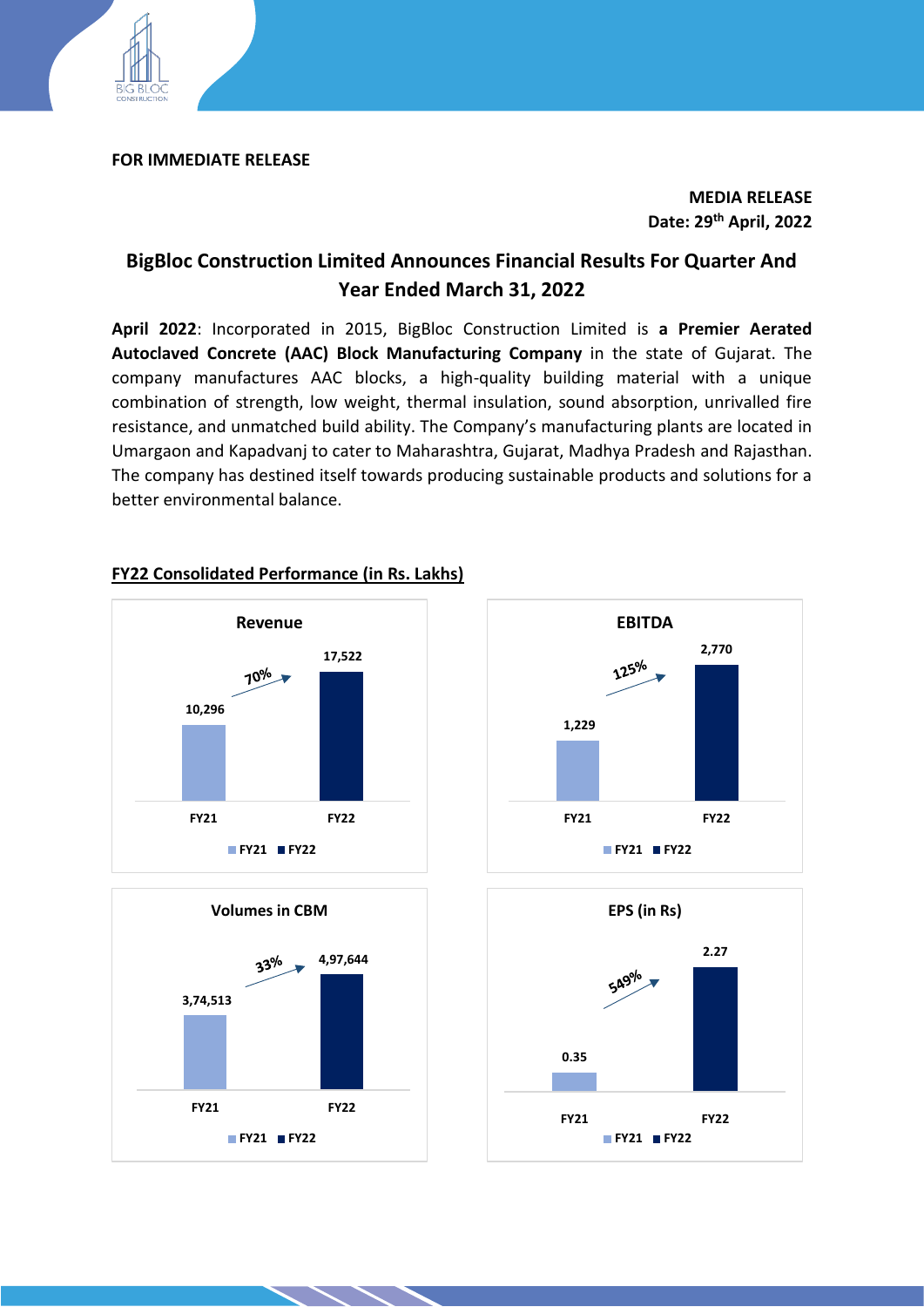

| Fin. Highlights<br><b>Consolidated</b><br>(₹ in lakhs) | <b>Q4FY22</b> | <b>Q4FY21</b> | %<br>change              | <b>FY22</b> | <b>FY21</b> | %<br>change |
|--------------------------------------------------------|---------------|---------------|--------------------------|-------------|-------------|-------------|
| <b>Total Income</b>                                    | 5,310         | 3,937         | 25%                      | 17,578      | 10,314      | 70%         |
| <b>EBITDA</b>                                          | 1,087         | 589           | 85%                      | 2,770       | 1,229       | 125%        |
| EBITDA Margin (%)                                      | 20.5          | 14.9          | $\overline{\phantom{0}}$ | 15.8        | 11.9        |             |
| <b>PAT</b>                                             | 748           | 346           | 116%                     | 1,608       | 247         | 551%        |
| PAT Margin (%)                                         | 14.1          | 8.7           |                          | 9.2         | 2.4         |             |
| EPS (in ₹)                                             | 1.06          | 0.49          | 116%                     | 2.27        | 0.35        | 549%        |

## **Consolidated Financial Highlights:**

*The company has declared final equity dividend of 10% amounting to Rs. 0.20 per share.*

### **Standalone Financial Highlights for Q4 FY22**

Total Income for the quarter ended March 2022 at ₹ 2,938 lakhs was higher by 25% over corresponding quarter last year's income of ₹ 2,352 lakhs. EBITDA for the quarter ended March 2022 was reported at ₹ 467 lakhs(EBITDA Margin at 15.9%) as compared to ₹ 508 lakhs (EBITDA Margin at 22.6%) over previous fiscal's same period. This is mainly because of stable average realizations of our high margin products, efficient product mix, production efficiency, and higher capacity utilization. PAT for Q4FY22 increased to ₹ 225 lakhs over corresponding quarter last year's PAT of ₹ 328 lakhs. The Earnings per share was at ₹ 0.32 per share for Q4FY22.

### **Standalone Financial Highlights for FY22**

Total Income for FY22 stood at ₹ 10,462 lakhs, was higher by 81% over corresponding FY21 income of ₹ 5,766 lakhs. EBITDA for FY22 was reported at ₹ 1,626 lakhs (EBITDA Margin at 15.7%) as compared to ₹ 718 lakhs (EBITDA Margin at 12.9%) over previous fiscal's same period. PAT for FY22 increased to ₹ 771 lakhs over corresponding to FY21 PAT of ₹ 38 lakhs. The EPS was at ₹ 1.09 per share for FY22.

### *Key Developments during the quarter*

1) The promoter shareholding increased to 72.27% in March 2022 from 71.81% in December 2021.

2) Purchased the land for plant/factory at Wada, Palghar District, Maharashtra, of 38,000 sq. mtrs. in the name of "Bigbloc Building Elements Private Limited" a wholly owned subsidiary of Bigbloc Construction Limited.